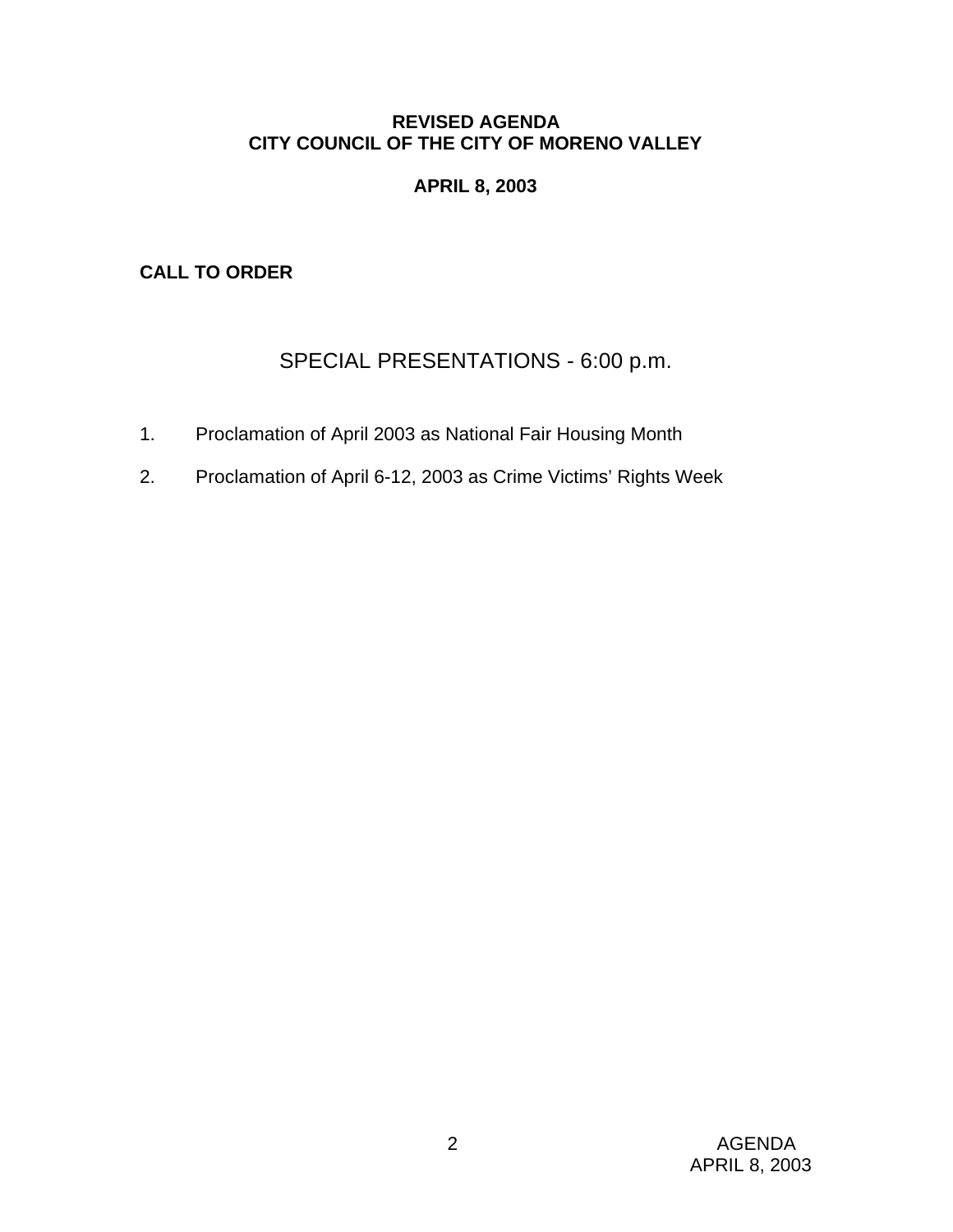#### **REVISED AGENDA JOINT MEETING OF THE CITY COUNCIL OF THE CITY OF MORENO VALLEY MORENO VALLEY COMMUNITY SERVICES DISTRICT COMMUNITY REDEVELOPMENT AGENCY OF THE CITY OF MORENO VALLEY**

#### **REGULAR MEETING - 6:30 P.M. APRIL 8, 2003**

**CALL TO ORDER** (Joint Meeting of the City Council of the City of Moreno Valley, Moreno Valley Community Services District and the Community Redevelopment Agency of the City of Moreno Valley - actions taken at the Joint Meeting are those of the Agency indicated on each Agenda item)

# **PLEDGE OF ALLEGIANCE**

**INVOCATION** – Pastor Jim Preston – Moreno Valley's Light House

### **ROLL CALL**

#### **INTRODUCTIONS**

PUBLIC COMMENTS **ON MATTERS ON THE AGENDA** WILL BE TAKEN UP AS THE ITEM IS CALLED FOR BUSINESS, BETWEEN STAFF'S REPORT AND CITY COUNCIL DELIBERATION (SPEAKER SLIPS MAY BE TURNED IN UNTIL THE ITEM IS CALLED FOR BUSINESS.) Those wishing to speak should submit a BLUE speaker slip to the Bailiff. There is a three-minute limit per person. All remarks and questions shall be addressed to the presiding officer or to the City Council and not to any individual Council member, staff member or other person.

PUBLIC COMMENTS **ON MATTERS NOT ON THE AGENDA** UNDER THE JURISDICTION OF THE CITY COUNCIL WILL BE HEARD PRIOR TO CITY COUNCIL REPORTS AND CLOSING COMMENTS. IN THE EVENT THAT THE AGENDA ITEM FOR SUCH PUBLIC COMMENTS HAS NOT BEEN CALLED BY 9:00 P.M. IT SHALL BE CALLED AS THE NEXT ITEM OF BUSINESS FOLLOWING THE CONCLUSION OF ANY ITEM BEING HEARD AT 9:00 P.M. Those wishing to speak should submit a BLUE speaker slip to the Bailiff. There is a three-minute limit per person. All remarks and questions shall be addressed to the presiding officer or to the City Council and not to any individual Council member, staff member or other person.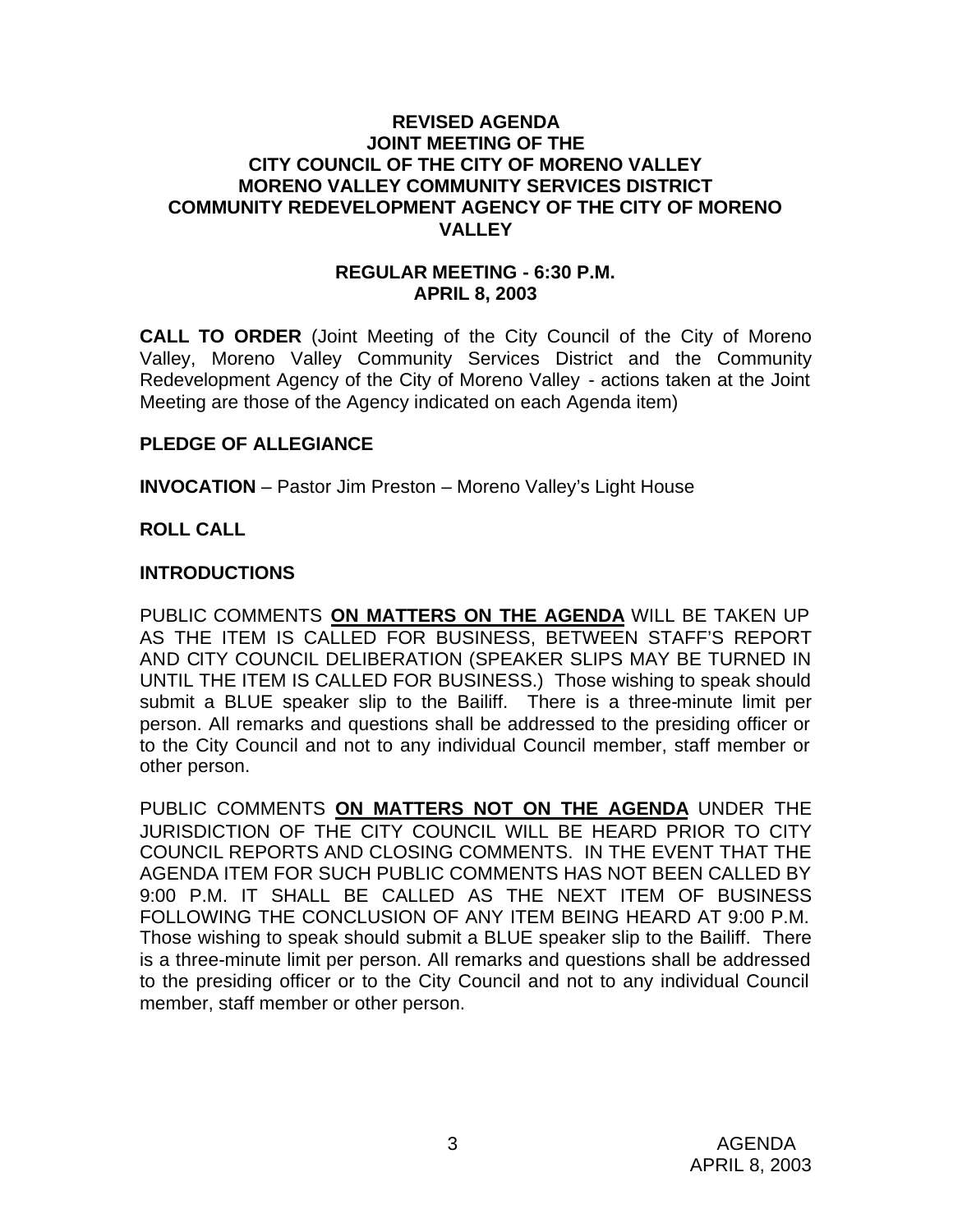### **JOINT CONSENT CALENDARS (SECTIONS A-C) OF THE CITY COUNCIL OF THE CITY OF MORENO VALLEY, MORENO VALLEY COMMUNITY SERVICES DISTRICT, COMMUNITY REDEVELOPMENT AGENCY OF THE CITY OF MORENO VALLEY, AND THE MORENO VALLEY PUBLIC FACILITIES FINANCING CORPORATION**

All items listed under the Consent Calendars, Sections A, B, and C, are considered to be routine and non-controversial, and may be enacted by one motion unless a member of the Council, Community Services District, or Redevelopment Agency requests that an item be removed for separate action. The motion to adopt the Consent Calendars is deemed to be a separate motion by each Agency and shall be so recorded by the City Clerk. Items withdrawn for report/discussion will be heard after public hearing items.

# **A. CONSENT CALENDAR** - **CITY COUNCIL**

- A1. ORDINANCES FIRST READING BY TITLE ONLY Recommendation: Waive reading of all Ordinance Introductions and read by title only.
- A2. MINUTES REGULAR MEETING OF MARCH 25, 2003 (Report of: City Clerk) Recommendation: Approve as submitted.
- A3. RESOLUTION DESIGNATING POSTING PLACES FOR ORDINANCES, CERTAIN RESOLUTIONS AND NOTICES AND AUTHORIZING THE CITY CLERK TO PREPARE SUMMARIES OF ORDINANCES ADOPTED BY THE CITY (Report of: City Clerk) Recommendation: Adopt Resolution No. 2003-20, repealing Resolution No. 98-49, designating the public places where posting of all ordinances and such resolutions and notices (including City Council Meeting Agendas) as are required by law shall be posted; authorizing the City Clerk to prepare summaries of all ordinances adopted by the City Council.

Resolution No. 2003-20

A Resolution of the City Council of the City of Moreno Valley, California, Repealing Resolution No. 98-49, and Determining that all Ordinances and Certain Resolutions and Notices Shall be Posted Rather than Published, Designating the Public Places Where Such Posting Shall be Accomplished, and Authorizing the City Clerk to Prepare Summaries of Certain Ordinances Adopted by the City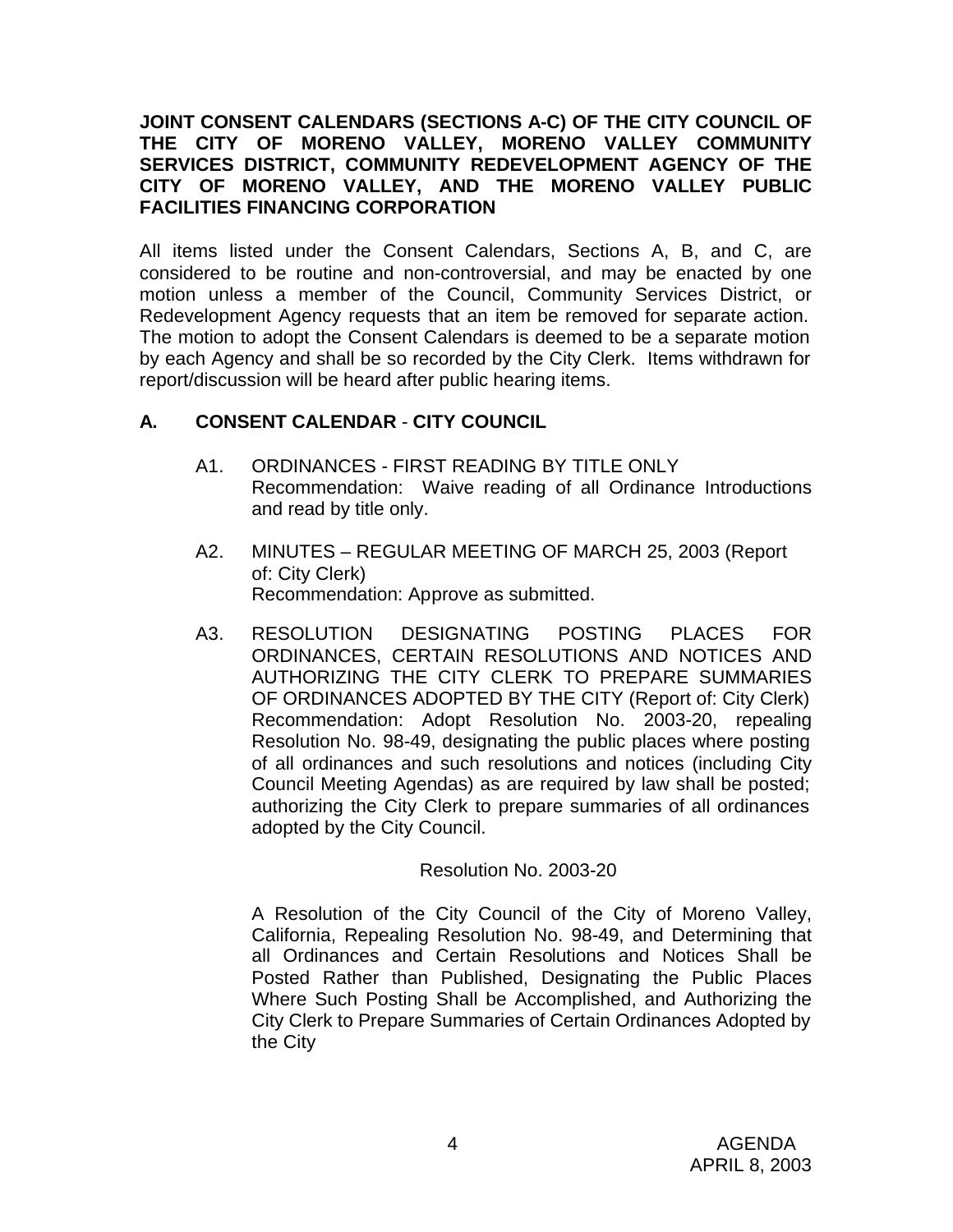A4. WARRANT REPORT – FEBRUARY, 2003 (Report of: Director of Finance/City Treasurer) Recommendation: Adopt Resolution No. 2003-21, approving the Warrant Report, dated February, 2003 in the total amount of \$16,785,556.53

#### Resolution No. 2003-21

A Resolution of the City Council of the City of Moreno Valley, California, Approving the Warrant Report Dated February 28, 2003

A5. FINAL MAP 28568 – SINGLE FAMILY RESIDENTIAL PROJECT – AMENDMENT TO AGREEMENT FOR PUBLIC IMPROVEMENTS (TIME EXTENSION) – NORTH SIDE OF JOHN F. KENNEDY DRIVE, EAST OF MORENO BEACH DRIVE (RYLAND HOMES OF CALIFORNIA, INC.) (Report of: Director of Public Works/City Engineer) Recommendation: Authorize the Mayor to execute the Amendment

to Agreement for Public Improvements for Final Map 28568; and instruct the City Clerk to forward the completed Amendment to Agreement for Public Improvements to the County Recorder's office for recordation.

A6. PA99-0024 – REDUCE FAITHFUL PERFORMANCE BOND AND ADOPT RESOLUTION NO. 2003-22, A RESOLUTION OF THE CITY COUNCIL OF THE CITY OF MORENO VALLEY AUTHORIZING ACCEPTANCE OF THE PUBLIC RIGHT-OF-WAY IMPROVEMENTS AS COMPLETE AND ACCEPTING NASON STREET AND BRODIAEA AVENUE INTO THE CITY MAINTAINED STREET SYSTEM – SOUTHWEST CORNER OF NASON STREET AND BRODIAEA AVENUE (CALIFORNIA DRUG CONSULTANTS-1, LLC) (Report of: Director of Public Works/City Engineer)

Recommendation: Approve a 90% reduction to the Faithful Performance Bond for PA99-0024; instruct the City Engineer to prepare a 90% reduction to the Faithful Performance Bond; and adopt Resolution No. 2003-22 authorizing the acceptance of the public right-of-way improvements for PA99-0024 as complete and accepting Nason Street and Brodiaea Avenue into the City Maintained Street System.

#### Resolution No. 2003-22

A Resolution of the City Council of the City of Moreno Valley, California, Authorizing the Acceptance of the Public Right-of-Way Improvements as Complete Within PA99-0024, and Accepting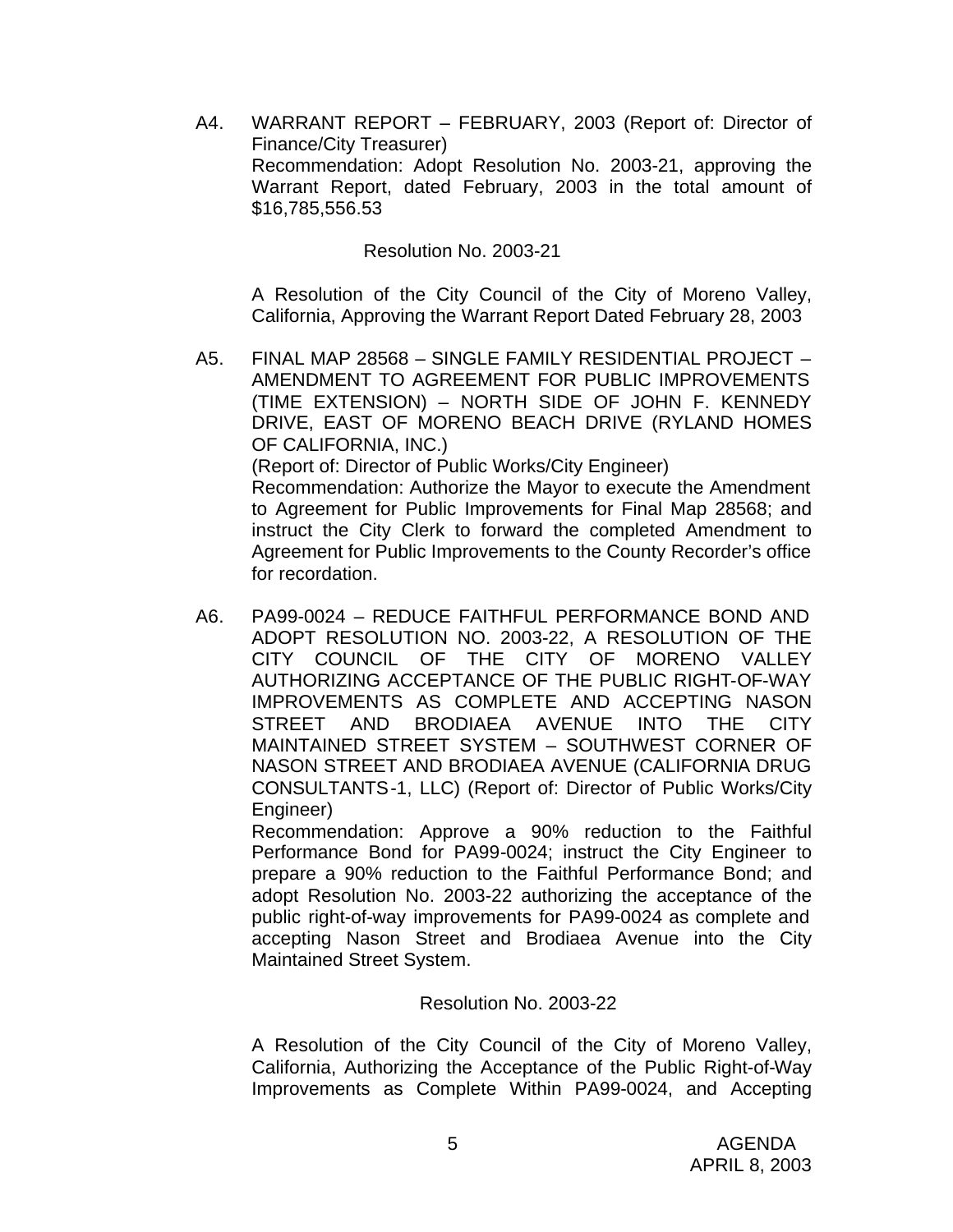Nason Street and Brodiaea Avenue into the City Maintained Street **System** 

- A7. APPROVAL OF FINAL MAP 30232, SINGLE FAMILY RESIDENTIAL PROJECT AND ACCEPT AGREEMENT AND BONDS FOR PUBLIC RIGHT OF WAY IMPROVEMENTS – SOUTHEAST CORNER OF CACTUS AVENUE AND JOHN F. KENNEDY DRIVE (RYLAND HOMES OF CALIFORNIA, INC.) (Report of: Director of Public Works/City Engineer) Recommendation: Approve Final Map 30232, authorize the City Clerk to sign the map and transmit said map to the County Recorder's office for recordation; accept the bonds and Agreement for Public Improvements; authorize the Mayor to execute the agreement; and direct the City Clerk to forward the signed agreement to the County Recorder's Office for recordation.
- A8. BID AWARD COUNCIL CHAMBER UPGRADE (BID NO. 02/03- 03) (Report of: Assistant City Manager) Recommendation: Award the purchase of professional video production equipment (Council Chamber Upgrade) to A-VIDD Electronics of Long Beach, CA as being in the best interest of the City and authorize the Finance Director to issue a purchase order to A-VIDD Electronics of Long Beach, CA in the amount of \$128,738.02.

# **B. CONSENT CALENDAR** - **COMMUNITY SERVICES DISTRICT**

- B1. ORDINANCES FIRST READING BY TITLE ONLY Recommendation: Waive reading of all Ordinance Introductions and read by title only.
- B2. MINUTES REGULAR MEETING OF MARCH 25, 2003 (Report of: City Clerk) Recommendation: Approve as submitted.
- B3. REQUEST TO ADVERTISE A NOTICE REQUESTING PROPOSALS – MORENO VALLEY COMMUNITY SERVICES DISTRICT PROJECT NO. E-4/03 – MAINTENANCE OF STREETSCAPE LANDSCAPING AND IRRIGATION – MORENO VALLEY RANCH-EAST (Report of: Director of Public Works/City Engineer) Recommendation: Adopt the area maps and maintenance

specifications, which are on file in the office of the Director of Public Works; acknowledge the previous Environmental Determinations relating to the existing landscape areas as approved per Specific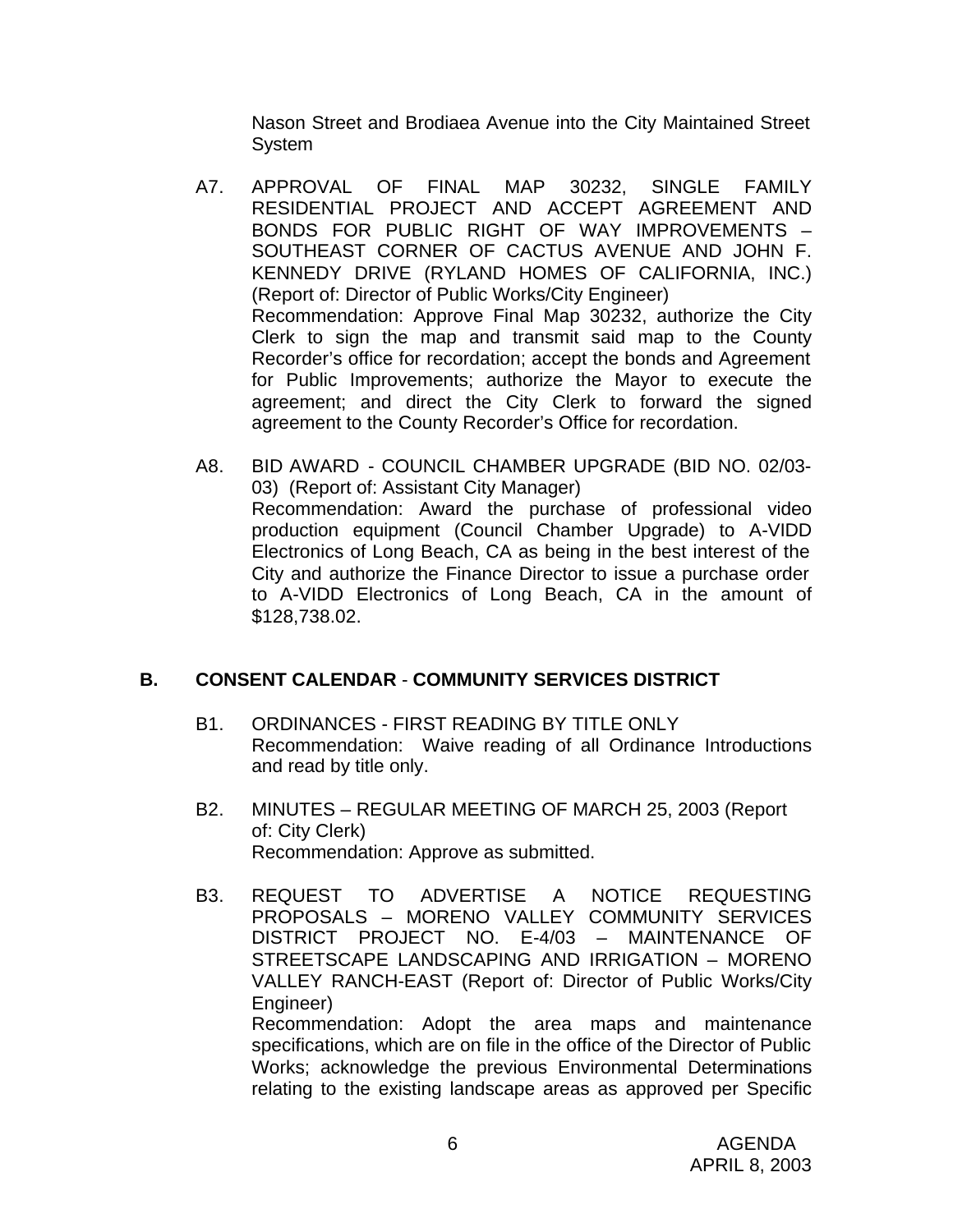Plan 193 EIR Certification; and authorize the City Clerk to advertise a Notice Requesting Proposals for Project E-4/03.

B4. AGREEMENT TO ACCEPT LETTER OF CREDIT TO GUARANTEE COMPLETION OF TOWNGATE PARK (Report of: Director of Parks and Recreation) (Material not available at time of printing; to be provided under separate cover)

# **C. CONSENT CALENDAR** - **COMMUNITY REDEVELOPMENT AGENCY**

- C1. ORDINANCES FIRST READING BY TITLE ONLY Recommendation: Waive reading of all Ordinance Introductions and read by title only.
- C2. MINUTES REGULAR MEETING OF MARCH 25, 2003 (Report of: City Clerk) Recommendation: Approve as submitted.

# **D. PUBLIC HEARINGS**

Questions or comments from the public on a Public Hearing matter are limited to five minutes per individual and must pertain to the subject under consideration.

Those wishing to speak should complete and submit a GOLDENROD speaker slip to the Bailiff.

- D1. PUBLIC HEARING FOR INCLUSION OF TENTATIVE TRACT 29860 (AND ALL AFFECTED PHASES) INTO THE COMMUNITY SERVICES DISTRICT ZONE B (RESIDENTIAL STREET LIGHTING) PROGRAM – NORTH OF FIR AVENUE BETWEEN LASSELLE STREET AND MORRISON STREET (Report of: Director of Public Works/City Engineer) Recommendation: That the City Council, acting in their capacity as the Board of Directors of the Moreno Valley Community Services District (CSD):
	- 1. Tabulate the mail ballot(s) for the CSD Zone B program;
	- 2. Verify and accept the results of the mail ballot proceeding as identified on the Official Tally Sheet and Assessor Parcel Number (APN) listing;
	- 3. Receive and file with the City Clerk's Office the accepted Official Tally Sheet and APN listing; and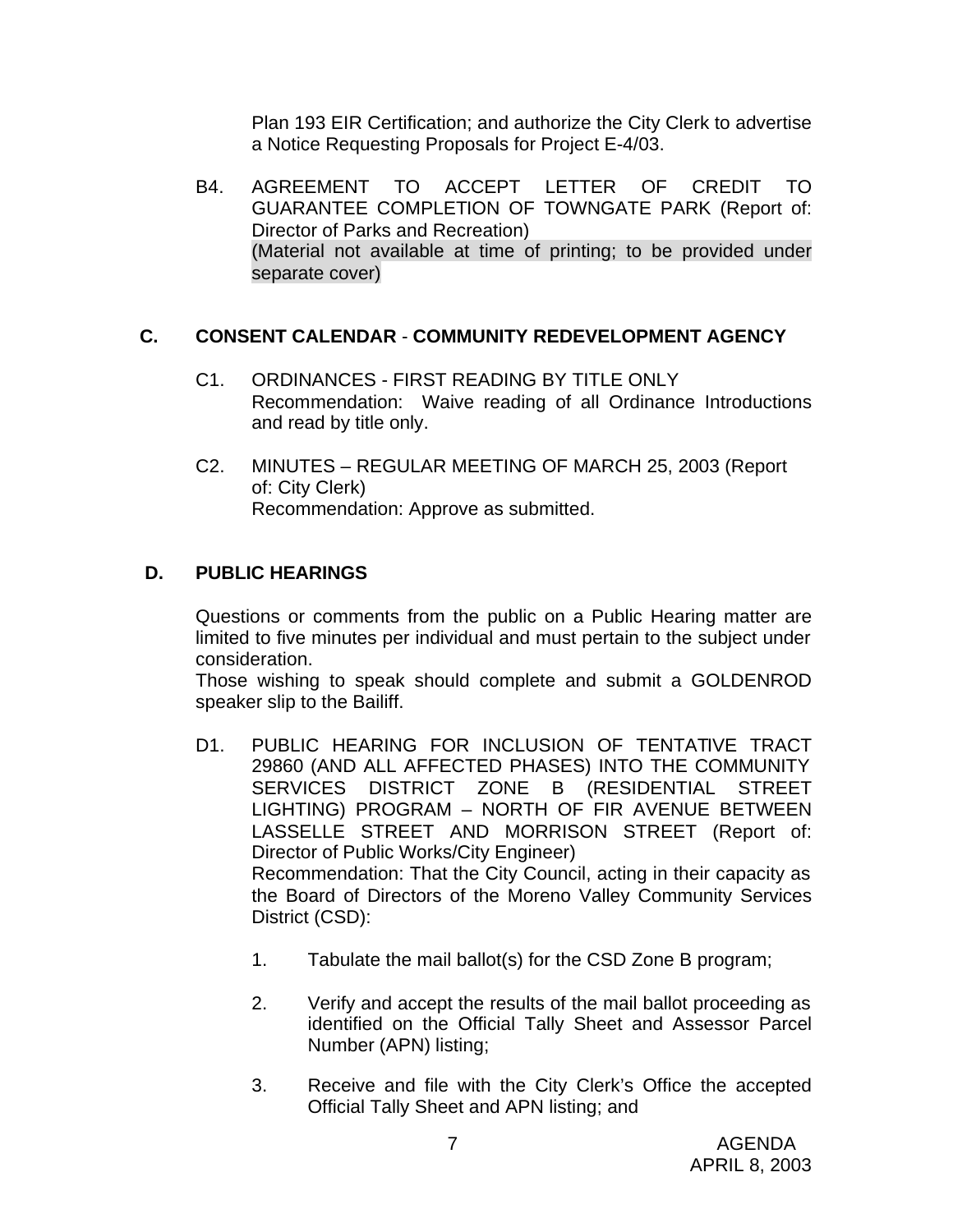- 4. Authorize and impose the CSD Zone B charge.
- D2. A PUBLIC HEARING REGARDING AMENDMENT NO. 8 TO SPECIFIC PLAN #193 OF THE MORENO VALLEY RANCH SPECIFIC PLAN (P02-090) IN ORDER TO CHANGE THE LAND USE DESIGNATION FOR PLANNING AREA #33 FROM COMMUNITY FACILITIES (CF) TO MEDIUM LOW RESIDENTIAL (MLR). THE CITY'S OFFICIAL ZONING ATLAS IS ALSO BEING AMENDED TO REFLECT THE CHANGE IN LAND USE. A CONCURRENT APPLICATION, TENTATIVE TRACT MAP NO. 30822 (PA02-0110) PROPOSES TO DEVELOP A 48-LOT SINGLE-FAMILY RESIDENTIAL SUBDIVISION INCORPORATING THE SITE. PLANNING AREA #33 IS LOCATED EAST OF LASSELLE STREET AND SOUTH OF IRIS AVENUE AT AVENIDA CIRCO (Report of: Director of Community and Economic Development) Recommendation: That the City Council conduct a public hearing

for review of the action taken by the Planning Commission recommending approval of Amendment No. 8 to the Moreno Valley Ranch Specific Plan (P02-090) and an amendment to the City's Official Zoning Atlas and Tentative Tract Map No. 30822 (PA02- 0110), and subsequent to the public hearing:

- 1. Adopt a Negative Declaration for Amendment No. 8 to the Moreno Valley Ranch Specific Plan (P02-090) and an amendment to the City's Official Zoning Atlas and Tentative Tract Map No. 30822 (PA02-0110), in that these applications will not result in significant environmental impacts; and
- 2. Introduce City Council Ordinance No. 626 approving Amendment No. 8 to the Moreno Valley Ranch Specific Plan (P02-090) and an amendment to the City's Official Zoning Atlas, based on the findings in the Ordinance, and the revised planning area table, the revised specific plan conditions of approval and the amended zoning atlas page as attached to the ordinance as Exhibits 1, 2 and 3; and

# Ordinance No. 626

An Ordinance of the City Council of the City of Moreno Valley, California, Approving Amendment No. 8 to the Moreno Valley Ranch Specific Plan (SP #193), to Change the Land Use Designation for Planning Area #33 from Community Facilities to Medium Low Residential and Amending the Official Zoning Atlas in Accordance with Said Specific Plan Amendment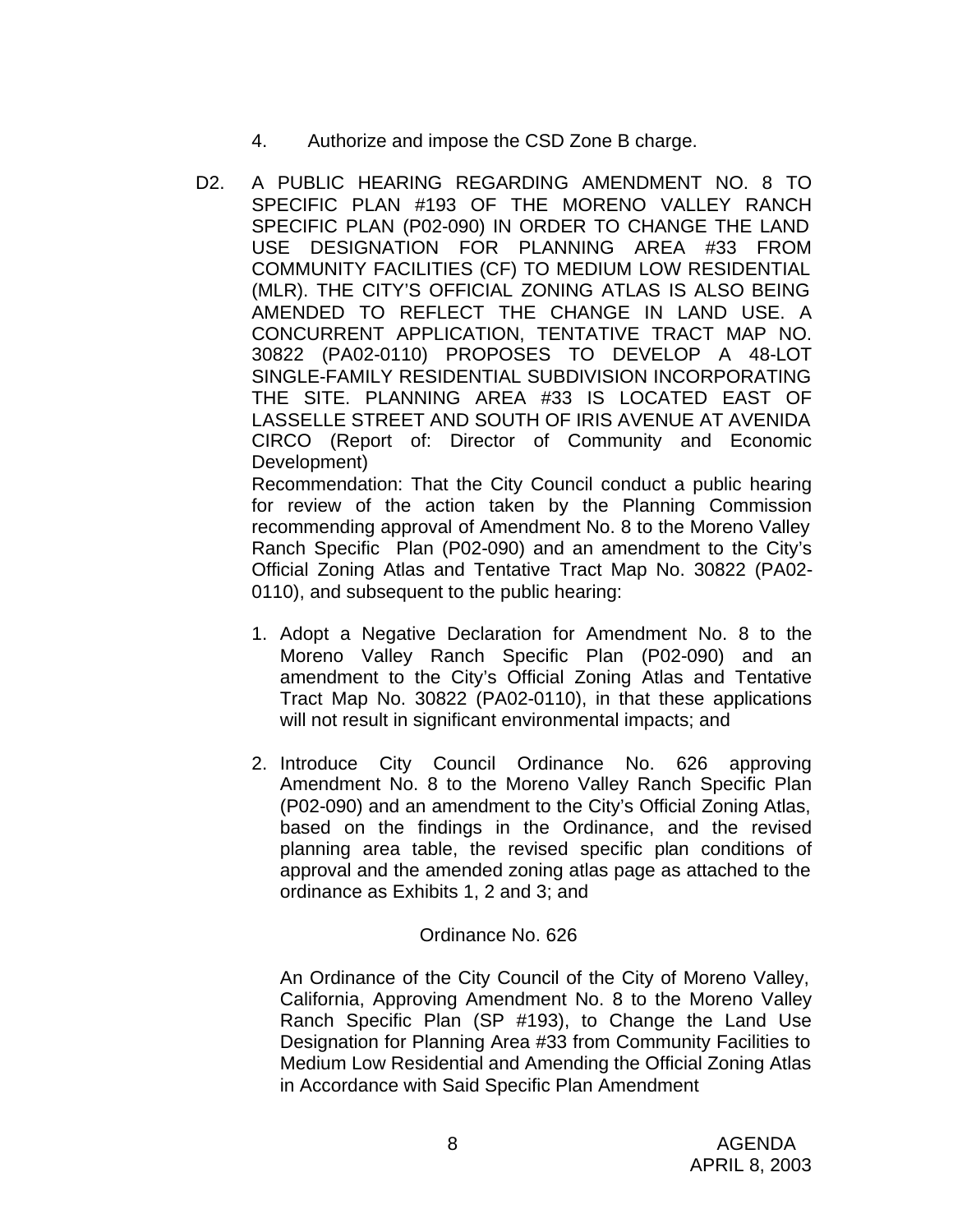3. Adopt City Council Resolution No. 2003-23 approving Tentative Tract Map No. 30822 (PA02-0110), based on the findings in the Resolution, and the conditions of approval as attached to the resolution as Exhibit 1.

#### Resolution No. 2003-23

A Resolution of the City Council of the City of Moreno Valley, California, Approving PA02-0110 or Tentative Tract Map No. 30822 a 48-Lot Single-Family Residential Subdivision Located on the South Side of Iris Avenue and East of Lasselle Street at Avenida Circo within Planning Area #33 of the Moreno Valley Ranch Specific Plan, Subject to Adoption of Amendment No. 8 to the Moreno Valley Ranch Specific Plan

- D3. A PUBLIC HEARING TO CONSIDER APPLICATION P03-021, AMENDMENT NO. 9 TO THE MORENO VALLEY RANCH SPECIFIC PLAN (SP 193), THE OFFICIAL ZONING ATLAS IS ALSO BEING AMENDED. THE AMENDMENT WOULD CHANGE THE BOUNDARIES BETWEEN PLANNING AREAS 36 AND 40, INVOLVING THE NORTHWEST CORNER OF IRIS AVENUE AND LASSELLE STREET AND BETWEEN PLANNING AREAS 41 AND 43, INVOLVING THE NORTHEAST CORNER OF IRIS AVENUE AND LASSELLE STREET. PLANNING AREA 36, ZONED COMMERCIAL OR HIGH DENSITY RESIDENTIAL (C OR HR), WOULD INCREASE BY ABOUT 2.2 ACRES AND PLANNING AREA 40, ZONED HIGH DENSITY RESIDENTIAL (HR), WOULD DECREASE BY 2.2 ACRES. PLANNING AREA 43, ZONED HR, WOULD INCREASE BY ABOUT 3.8 ACRES AND PLANNING AREA 41, ZONED C OR HR, WOULD DECREASE BY 3.8 ACRES (Report of: Director of Community and Economic Development) Recommendation: That the City Council conduct a public hearing and:
	- 1. Recognize that the proposed amendment to the Moreno Valley Ranch Specific Plan and the City of Moreno Valley Official Zoning Atlas, pursuant to Application P03-021, is within the scope of the Program Environmental Impact Report for the Moreno Valley Ranch Specific Plan pursuant to Section 15168 of the California Environmental Quality Act Guidelines; and
	- 2. Introduce City Council Ordinance No. 627, approving P03- 021, a request to amend the Moreno Valley Ranch Specific Plan land use plan and the City of Moreno Valley Official Zoning Atlas by changing the boundaries between certain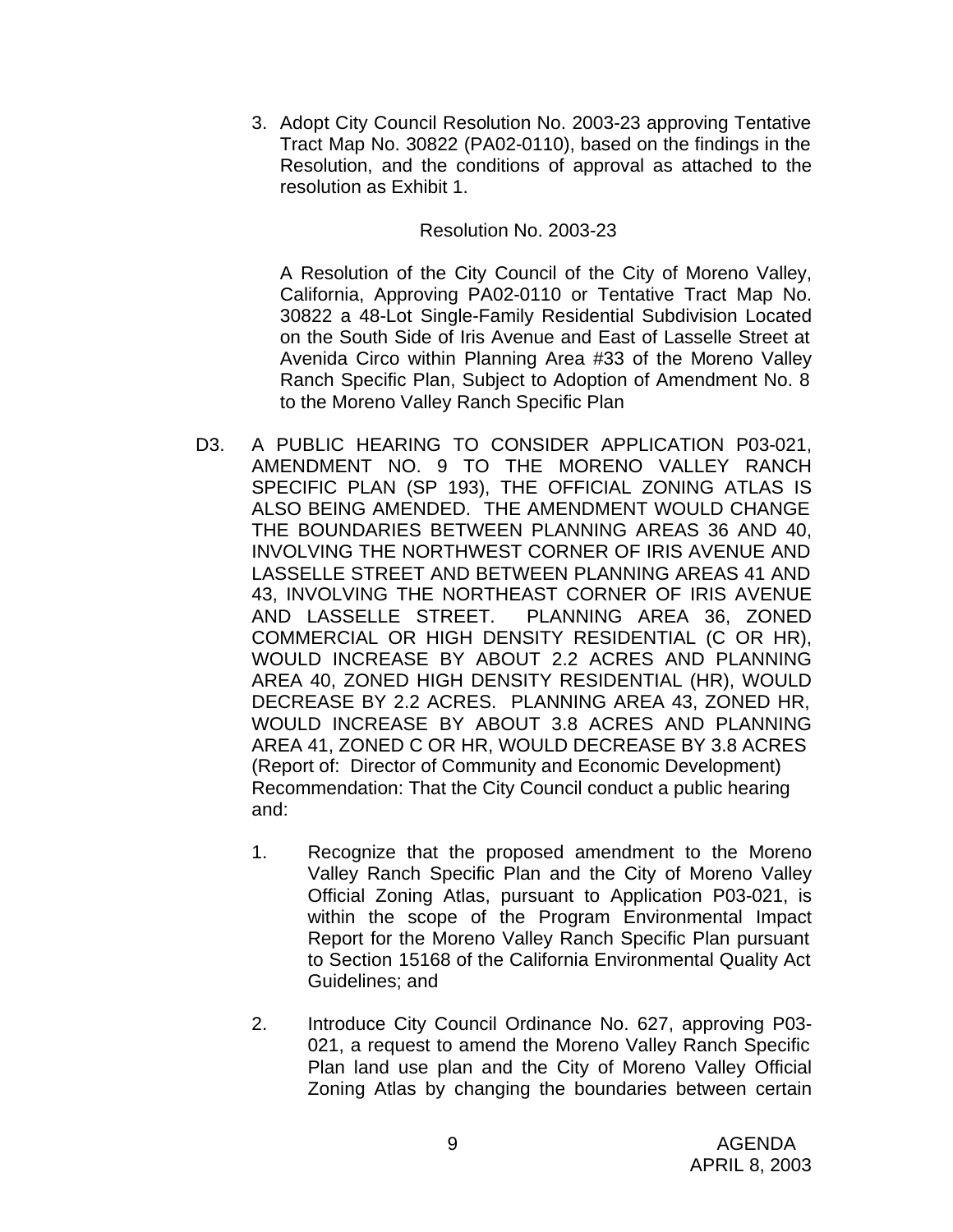zones and planning areas at the northeast and northwest corners of Iris Avenue and Lasselle Street as described in the Ordinance. (roll call required)

### Ordinance No. 627

An Ordinance of the City Council of the City of Moreno Valley, California, Amending the Moreno Valley Ranch Specific Plan (Amendment No. 9) and the Official Zoning Atlas, Involving the Northeast and Northwest Corners of Iris Avenue and Lasselle Street

D4. A PUBLIC HEARING TO REVIEW THE APPLICATIONS BY HOME DEPOT USA, INC. FOR A GENERAL PLAN AMENDMENT (PA03-0002) AND CHANGE OF ZONE (PA03-0001) TO CHANGE THE DESIGNATION FROM NEIGHBORHOOD COMMERCIAL (NC) TO COMMUNITY COMMERCIAL (CC) ON A 12.06 ACRE SITE ON THE NORTHWEST CORNER OF IRIS AVENUE AND PERRIS BOULEVARD (Report of: Director of Community and Economic Development) Recommendation: Planning Commission recommends that the City

Council:

- 1. Adopt a Negative Declaration for applications PA03-0031 (Change of Zone) and PA03-0002 (General Plan Amendment) pursuant to Section 15070 (a)(2) of the California Environmental Act (CEQA) Guidelines. The projects, individually and cumulatively, will not result in a significant effect on the environment;
- 2. Approve City Council Resolution No. 2003-24, approving PA03- 0002 thereby establishing general plan land use map designations of Community Commercial for a certain property as described in the Resolution; and

Resolution No. 2003-24

A Resolution of the City Council of the City of Moreno Valley, California, Approving a General Plan Amendment (PA03-0002) Involving Approximately 12.06 Acres on the Northwest Corner of Perris Boulevard and Iris Avenue, Thereby Changing the Land Use Map Designation from NC (Neighborhood Commercial) to CC (Community Commercial)

3. Introduce City Council Ordinance No. 628, approving (1) PA03-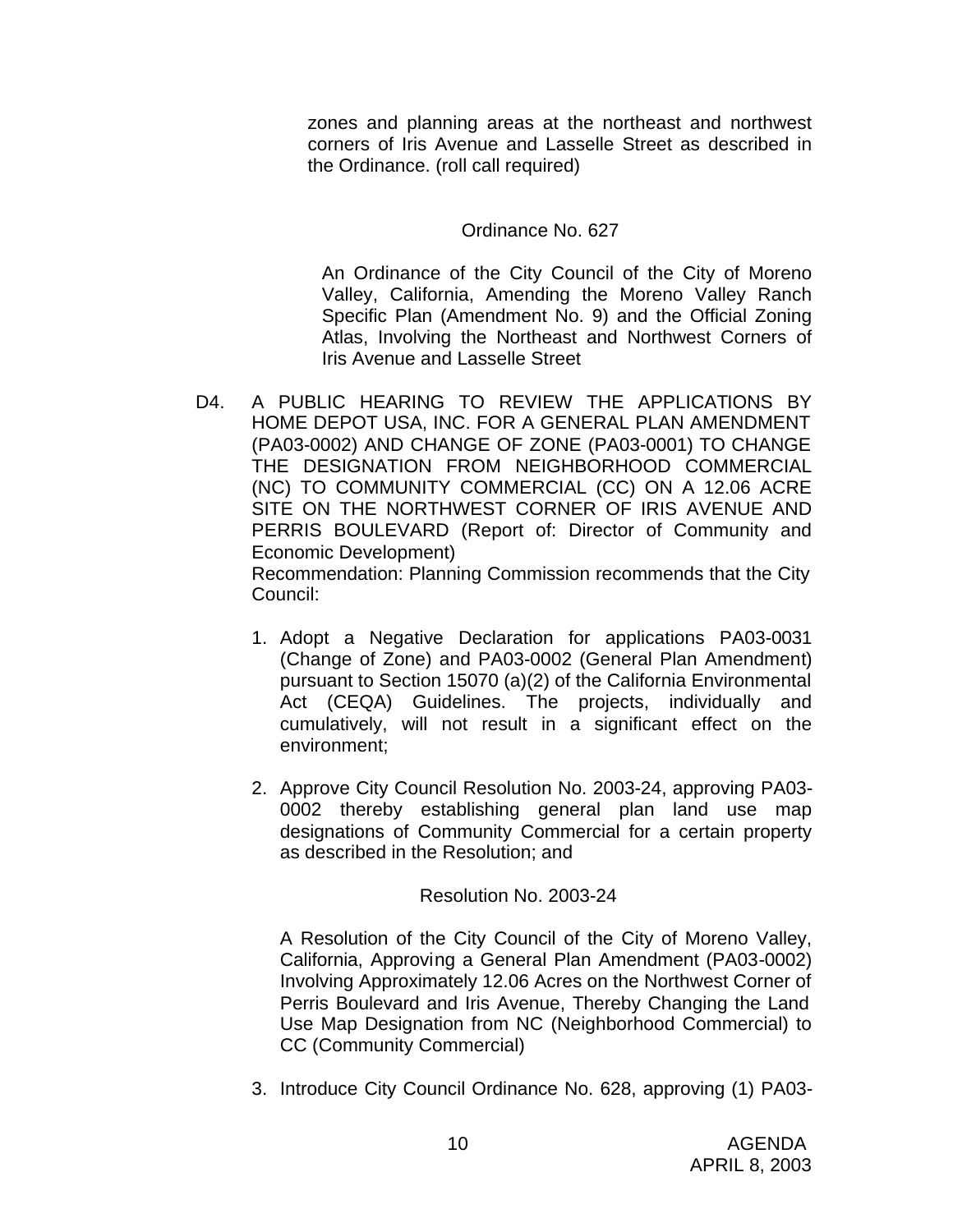0001, a request to change the zoning classifications for a certain property to Community Commercial as described in the **Ordinance** 

#### Ordinance No. 628

An Ordinance of the City Council of the City of Moreno Valley, California, Approving a Zone Change from Neighborhood Commercial to Community Commercial on 12.06 Acres on the Northwest Corner of Iris Avenue and Perris Boulevard

#### **E. ITEMS REMOVED FROM CONSENT CALENDARS FOR DISCUSSION OR SEPARATE ACTION**

# **F. REPORTS**

F1. REPORT TO CONSIDER PUBLIC COMMENTS REGARDING MAIL BALLOT PROCEEDINGS FOR COMMUNITY SERVICES DISTRICT ZONE D (PARKWAY LANDSCAPE MAINTENANCE) FOR TRACTS 19500 (WEST OF KITCHING STREET AND NORTH OF DRACAEA AVENUE), TRACT 19912 (NORTH OF IRIS AVE. AND WEST OF KITCHING STREET) AND TRACT 20120 (SOUTH SIDE OF JOHN F. KENNEDY AND WINTERGREEN STREET) (Report of: Director of Public Works/City Engineer) Recommendation: That the City Council, acting in their respective

capacities as President and Members of the Board of Directors of the Moreno Valley Community Services District (CSD), accept public comments regarding the proposed CSD Zone D (Parkway Landscape Maintenance) annual charge increases for Tracts 19500, 19912 and 20120.

F2. REPORT TO CONSIDER PUBLIC COMMENTS REGARDING TENTATIVE TRACT 30318 (AND ALL AFFECTED PHASES) MAIL BALLOT PROCEEDING FOR COMMUNITY SERVICES DISTRICT ZONE B (RESIDENTIAL STREET LIGHTING) AND ZONE E-3A (INTERNAL WALLS/PARKWAY LANDSCAPE MAINTENANCE) PROGRAMS - EAST OF LASSELLE STREET AND SOUTH OF KRAMERIA AVENUE (Report of: Director of Public Works/City Engineer)

Recommendation: That the City Council, acting in their respective capacities as President and Members of the Board of Directors of the Moreno Valley Community Services District (CSD), accept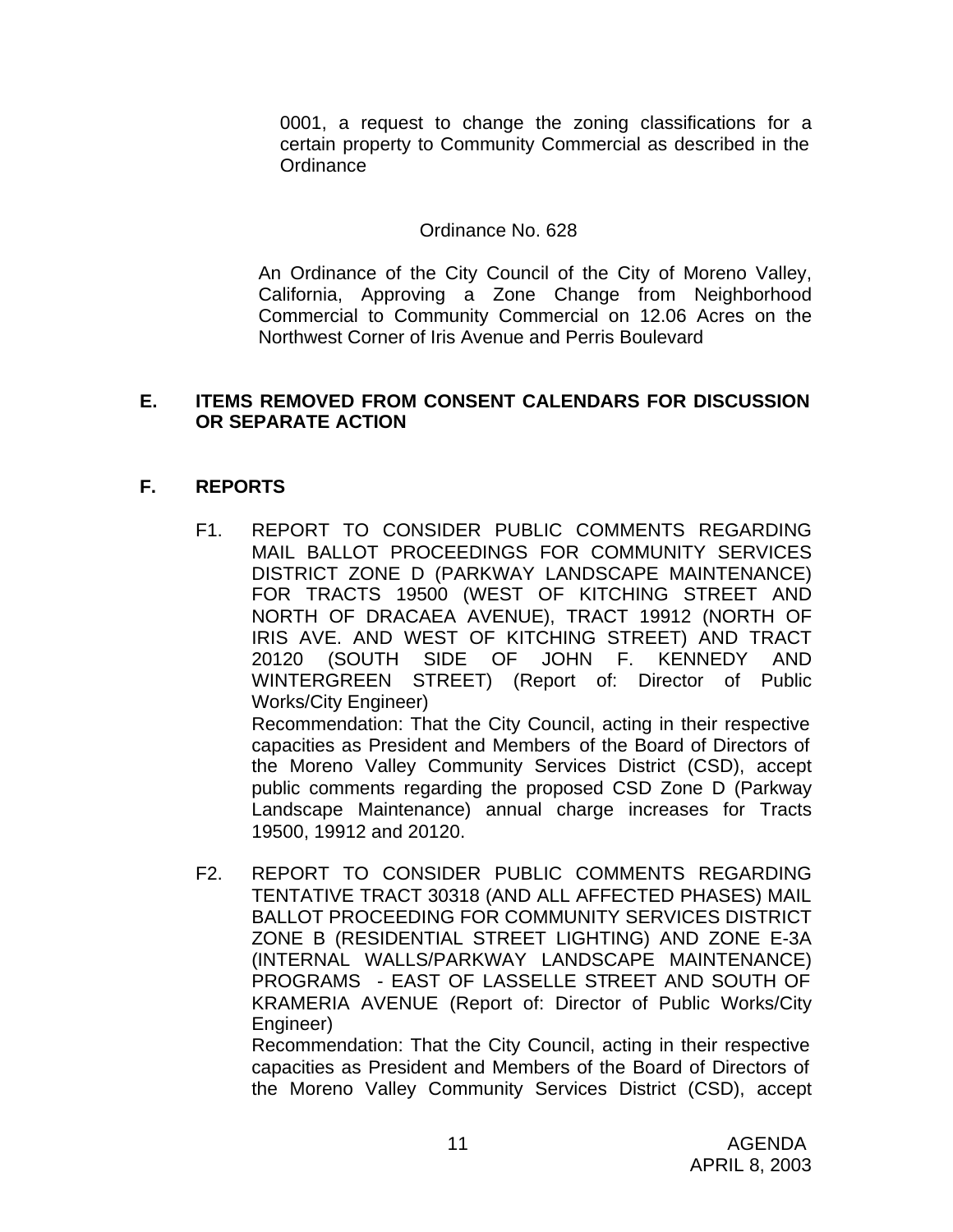public comments regarding the proposed inclusion of Tentative Tract 30318 (and all affected phases) into the CSD Zone B (Residential Street Lighting) and Zone E-3A (Internal Walls/Parkway Landscape Maintenance) programs and the annual service charges.

- F3. POWERPOINT PRESENTATION 5 YEAR PLAN PUBLIC WORKS/TRANSPORTATION AND ADMINISTRATION (Report of: Director of Public Works/City Engineer) (Oral Presentation – not for Council action)
- F4. LEGISLATIVE UPDATE (Report of: Assistant City Manager) Recommendation: Receive and file the Legislative Status Report.
- F5. CITY MANAGER'S REPORT (Informational Oral Presentation not for Council action)

# **G. LEGISLATIVE ACTIONS**

ORDINANCES - 1ST READING AND INTRODUCTION

G1. ADOPTION OF THE 2001 CALIFORNIA BUILDING STANDARDS CODE, CALIFORNIA CODE OF REGULATIONS, TITLE 24 INCORPORATING THE LATEST EDITIONS OF THE MODEL CODES (CONTINUED FROM 3/25/03) (Report of: Director of Community and Economic Development) Recommendation: That the City Council introduce Ordinance No. 625 amending Title 8 of the Moreno Valley Municipal Code by amending Chapters 8.14, 8.22, 8.24, 8.26, 8.28, 8.36, 8.38 adopting the latest editions of the California Building Standards Code, California Code of Regulations, Title 24: incorporating the Uniform Administrative Code, the Uniform Building Code, Uniform Plumbing Code, Uniform Mechanical Code, the Uniform Housing Code, the Uniform Code for the Abatement of Dangerous Buildings, the National Electrical Code, and the Uniform Fire Code. (Roll call required)

# Ordinance No. 625

An Ordinance of the City Council of the City of Moreno Valley, California, Amending Title 8 of the City of Moreno Valley Municipal Code by Amending Chapters 8:14, 8:22, 8:24, 8:26, 8:28, 8:36, 8:38, Adopting as Modified, the California Building Standards Code, California Code of Regulations, Title 24: Incorporating the 1997 Uniform Administrative Code, the 1997 Uniform Housing Code, the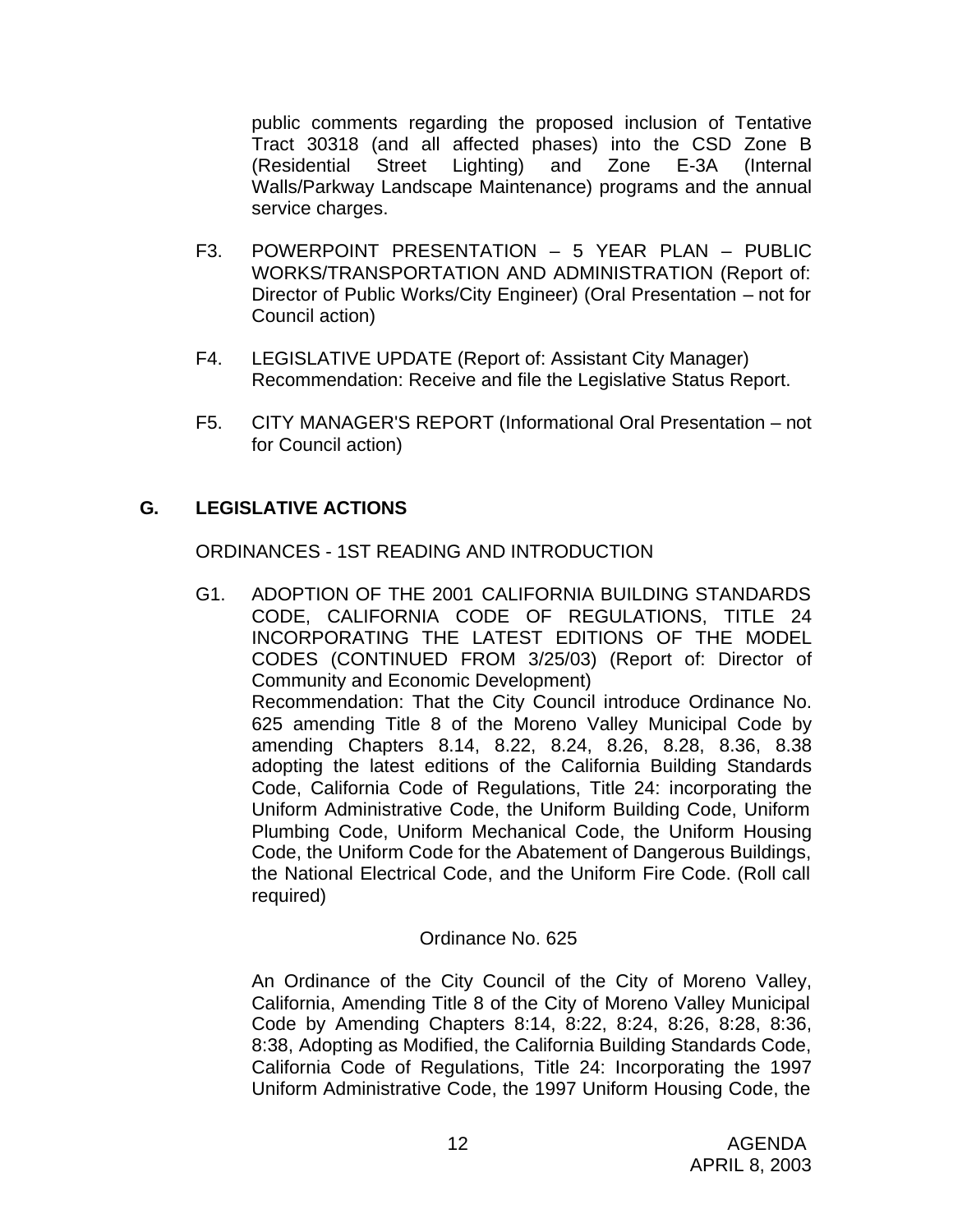1997 Uniform Building Code, the 2000 Uniform Mechanical Code, the 2000 Uniform Plumbing Code, the 2000 Uniform Fire Code, and the 1997 Uniform Code for the Abatement of Dangerous Building, and the 1999 National Electrical Code; and Adopting other Regulations Relating to Building and Fire Prevention Requirements ORDINANCES - 2ND READING AND ADOPTION

G2. ORDINANCE NO. CSD 33, AN ORDINANCE OF THE MORENO VALLEY COMMUNITY SERVICES DISTRICT OF THE CITY OF MORENO VALLEY, CALIFORNIA, APPROVING THE ESTABLISHMENT OF ZONE M FOR THE PURPOSE OF FURNISHING MAINTENANCE SERVICES TO IMPROVED ARTERIAL MEDIAN AREAS ASSOCIATED WITH COMMERCIAL/INDUSTRIAL DEVELOPMENTS WITHIN SAID ZONE (RECEIVED FIRST READING AND INTRODUCTION MARCH 25, 2003 ON A 5-0 VOTE) (Report of: Director of Public Works/City Engineer) Recommendation: Adopt Ordinance No. CSD 33.

#### Ordinance No. CSD 33

An Ordinance of the Moreno Valley Community Services District of the City of Moreno Valley, California, Approving the Establishment of Zone M for the Purpose of Furnishing Maintenance Services to Improved Arterial Median Areas Associated with Commercial/Industrial Developments Within Said Zone

ORDINANCES - URGENCY ORDINANCES - NONE

RESOLUTIONS – NONE

PUBLIC COMMENTS **ON ANY SUBJECT NOT ON THE AGENDA** UNDER THE JURISDICTION OF THE CITY COUNCIL

Those wishing to speak should complete and submit a BLUE speaker slip to the Bailiff. There is a three-minute time limit per person. All remarks and questions shall be addressed to the presiding officer or to the City Council and not to any individual Council member, staff member or other person.

#### **CLOSING COMMENTS AND/OR REPORTS OF THE CITY COUNCIL, COMMUNITY SERVICES DISTRICT, OR COMMUNITY REDEVELOPMENT AGENCY**